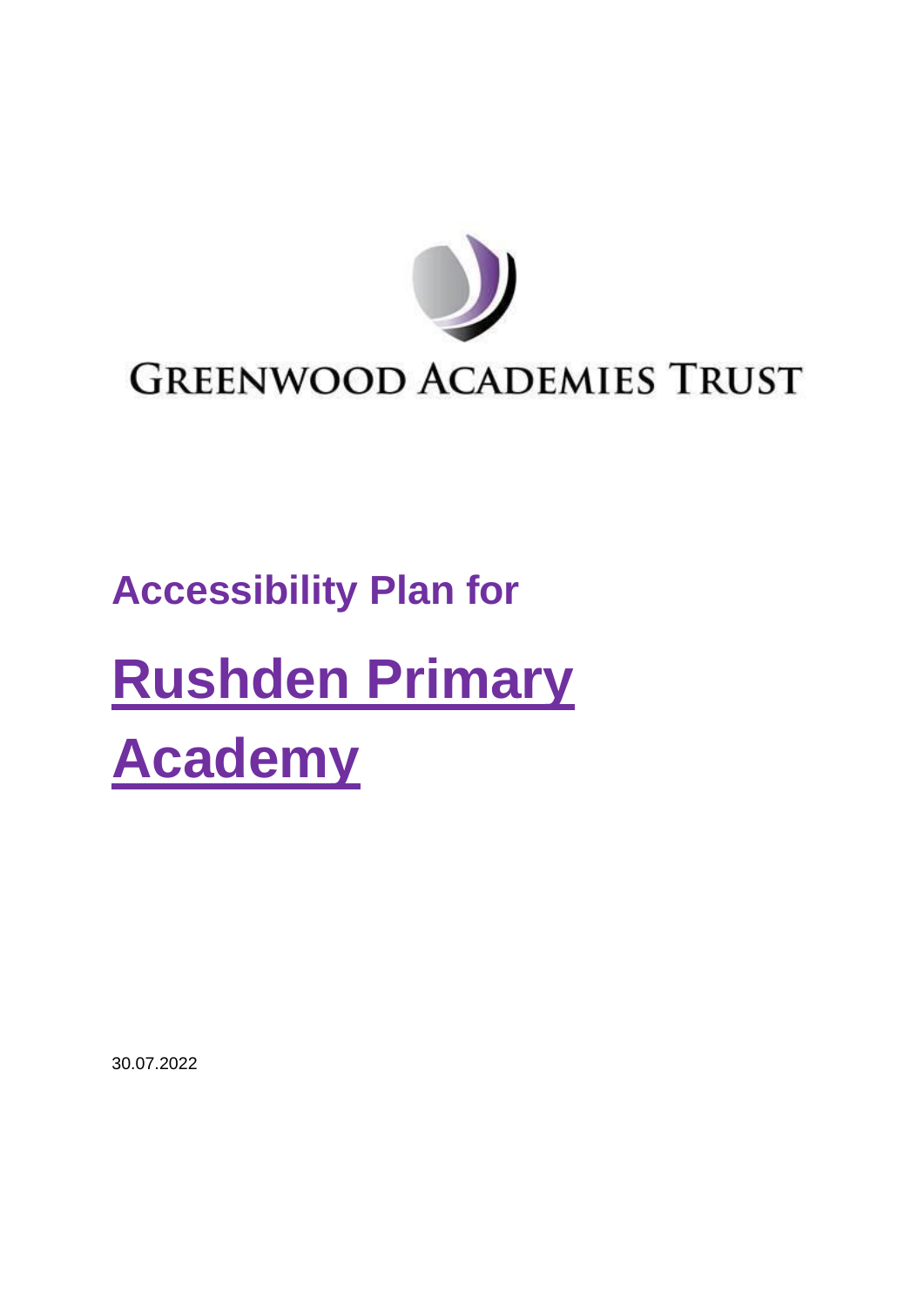## **Introduction**

*Improving the physical environment of academies to enable those with disabilities to take better advantage of education, benefits, facilities and services provided*

- 1. This Accessibility Plan has been drawn up in consultation with the Greenwood Academies Trust Board, pupils, parents, staff and Advisory Councillors of the Academy and covers the period from August 2021-August 2024.
- 2. We are committed to providing a fully accessible environment which values and includes all pupils, staff, parents and visitors regardless of their education, physical, sensory, social, spiritual, emotional and cultural needs. We are committed to challenging negative attitudes about disability and accessibility and to developing a culture of awareness, tolerance and inclusion.
- 3. The Greenwood Academies Trust (GAT) plans, over time, to increase the accessibility of provision for all pupils, staff and visitors to all of our sites. Individual Accessibility Plans are produced for each Academy and contain relevant actions to:
	- a. Improve access to the physical environment of the Academy, adding specialist facilities as necessary. This covers improvements to the physical environment and physical aids to access education.
	- b. Increase access to the curriculum for pupils with a disability, expanding the curriculum as necessary to ensure that pupils with a disability are as equally prepared for life as are the able-bodied pupils. This covers teaching and learning and the wider curriculum of the Academy such as participation in after school clubs, leisure and cultural activities, off site visits etc. It also includes the provision of specialist aids and equipment, which may assist disabled pupils in accessing the curriculum.
	- c. Improve the delivery of written information to pupils, staff, parents and visitors with disabilities. This will include hand-outs, timetables, textbooks and information about the Academy and its events. The information will be made available in various preferred formats within a reasonable time frame.
- 4. Attached are Action Plans, relating to these key aspects of accessibility. The plans will be reviewed and adjusted on an annual basis. New Action Plans will be produced every three (3) years.
- 5. We acknowledge that there is a need for on-going awareness raising and training for staff, Trustees and Advisory Councillors in the matter of disability discrimination and the need to inform attitudes on this matter.
- 6. The Accessibility Plan should be read in conjunction with the relevant sections of following documents:
	- **SEN and Disability Policy**
	- Admissions Policy
	- Pupil Behaviour and Exclusions Policy
	- Every Child Matters
	- Organisation of Pupil Learning
	- Education Brief
	- Academy Improvement Plans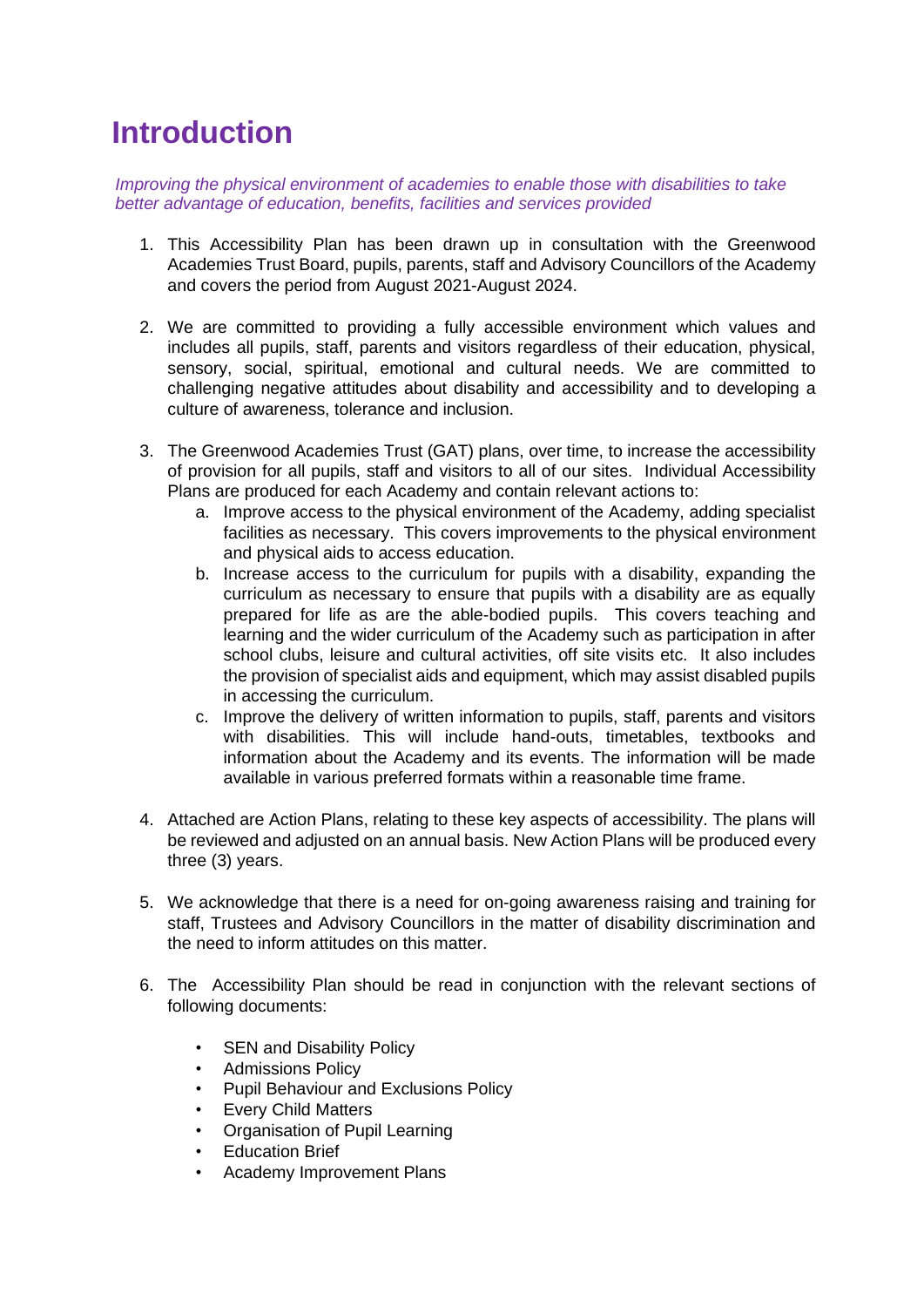- Academy Brochures
- Asset Management Plan
- 7. The Action Plan for physical accessibility relates to the Access Audit of the Academy, which is undertaken regularly by the Health and Safety Team. It may not be feasible to undertake some of the works during the life of this first Accessibility Plan and therefore some items will roll forward into subsequent plans. The audit will be reviewed prior to the end of each three year plan period in order to inform the development of the new Plan for the following period.
- 8. As curriculum policies are reviewed, a section relating to access will be added to that on Equality and Diversity. The terms of reference for the GAT Finance and General Purposes (F&GP) and Advisory Council committees will contain an item on 'having regard to matters relating to Access'.
- 9. The Academy Brochure will make reference to this Accessibility Plan.
- 10. The Academy's Complaints Procedure covers the Accessibility Plan.
- 11. Information about our Accessibility Plan will be published in each Academy's Annual Report to Parents (statutory).
- 12. The Plan will be monitored through the Academy Advisory Council. Each Council will produce a termly report on progress against the plan for the GAT F&GP.
- 13. The Academy will work in partnership with all stakeholders in developing and implementing this plan.
- 14. The Plan will be monitored by Ofsted as part of their inspection cycle.

#### **Resources**

- Building Bulletin 102: Designing for disabled children and children with special educational needs.
- Building Bulletin 103: Area guidelines for Mainstream Schools
- Approved Document M [https://www.gov.uk/government/uploads/system/uploads/attachment\\_data/file/54033](https://www.gov.uk/government/uploads/system/uploads/attachment_data/file/540330/BR_PDF_AD_M1_2015_with_2016_amendments_V3.pdf)  [0/BR\\_PDF\\_AD\\_M1\\_2015\\_with\\_2016\\_amendments\\_V3.pdf](https://www.gov.uk/government/uploads/system/uploads/attachment_data/file/540330/BR_PDF_AD_M1_2015_with_2016_amendments_V3.pdf)
- Gov.Uk Fire Safety Risk Assessment- Escape for Disabled People [https://www.gov.uk/government/uploads/system/uploads/attachment\\_data/file/42220](https://www.gov.uk/government/uploads/system/uploads/attachment_data/file/422202/9446_Means_of_Escape_v2_.pdf)  [2/9446\\_Means\\_of\\_Escape\\_v2\\_.pdf](https://www.gov.uk/government/uploads/system/uploads/attachment_data/file/422202/9446_Means_of_Escape_v2_.pdf)
- LABC Building Regulations in Practice Accessible Toilets by David Spooner [http://www.gedling.gov.uk/media/documents/planningbuildingcontrol/LABCAccessibl](http://www.gedling.gov.uk/media/documents/planningbuildingcontrol/LABCAccessible%20Toilet%20Diagram%20and%20Advice.pdf)  [e%20Toilet%20Diagram%20and%20Advice.pdf](http://www.gedling.gov.uk/media/documents/planningbuildingcontrol/LABCAccessible%20Toilet%20Diagram%20and%20Advice.pdf)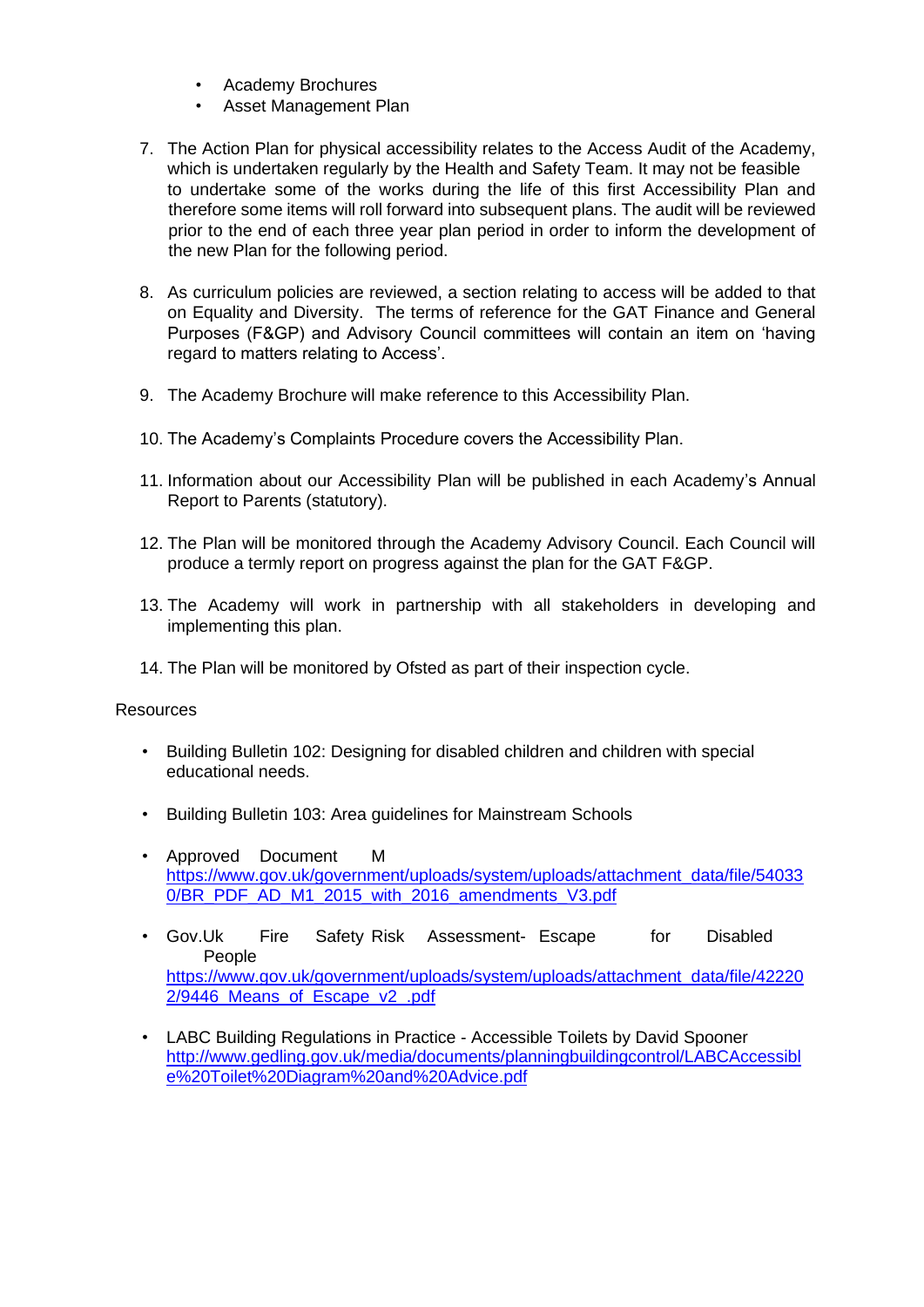**Physical Accessibility**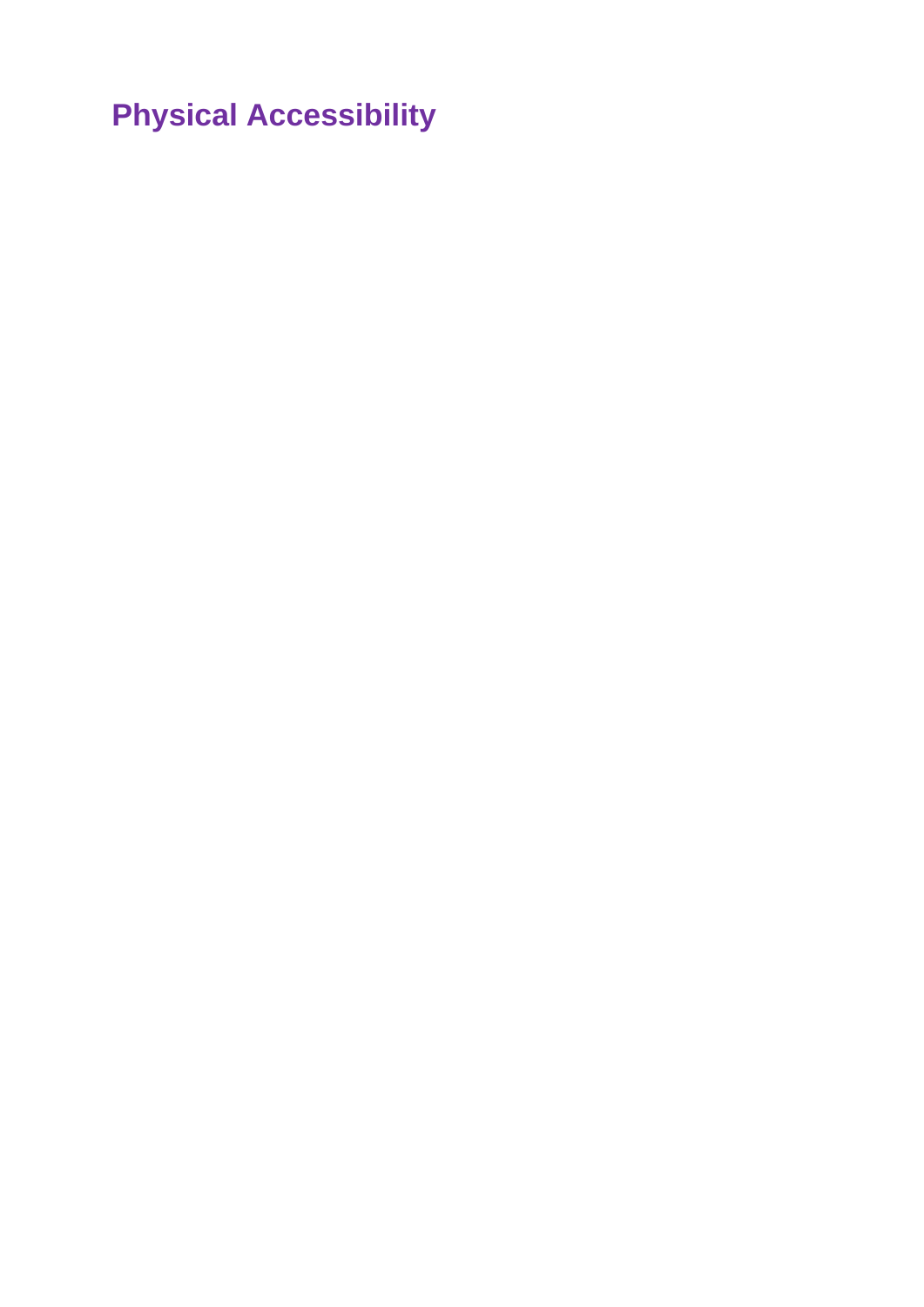#### Action summary

| <b>No</b> | <b>Issue</b>                                                                                                                                                                                                          | Legislation | Action                                                                                                                                                                                                                                                       | Responsible<br>Person | Completion<br>date                            |
|-----------|-----------------------------------------------------------------------------------------------------------------------------------------------------------------------------------------------------------------------|-------------|--------------------------------------------------------------------------------------------------------------------------------------------------------------------------------------------------------------------------------------------------------------|-----------------------|-----------------------------------------------|
|           | Hygiene Room: WC, associated fittings<br>and shower seat set at adult height. This   Bulletin 99.<br>room is for pupil use and fixtures and<br>fittings should be age-appropriate as per<br>DfE Building Bulletin 99. | <b>DfE</b>  | Building Install replacement standard adult WC with<br>seat height at 420-430mm i.e. height Refit   Principal<br>grab rails at 100-150mm above seat height<br>and 400-500mm centres from centre of seat<br>Refit shower seat to 420-430mm above the<br>floor | The                   | As required.<br>Toilet not<br>presently used. |
|           | No hoist available.                                                                                                                                                                                                   |             | This can be bought in as and when required                                                                                                                                                                                                                   | The<br>Principal      | As and when<br>required                       |
|           | No<br>height/adjustable<br>lower<br>height desks/worktops/sinks                                                                                                                                                       |             | This can be bought in as and when required                                                                                                                                                                                                                   | The l<br>Principal    | As and when<br>required                       |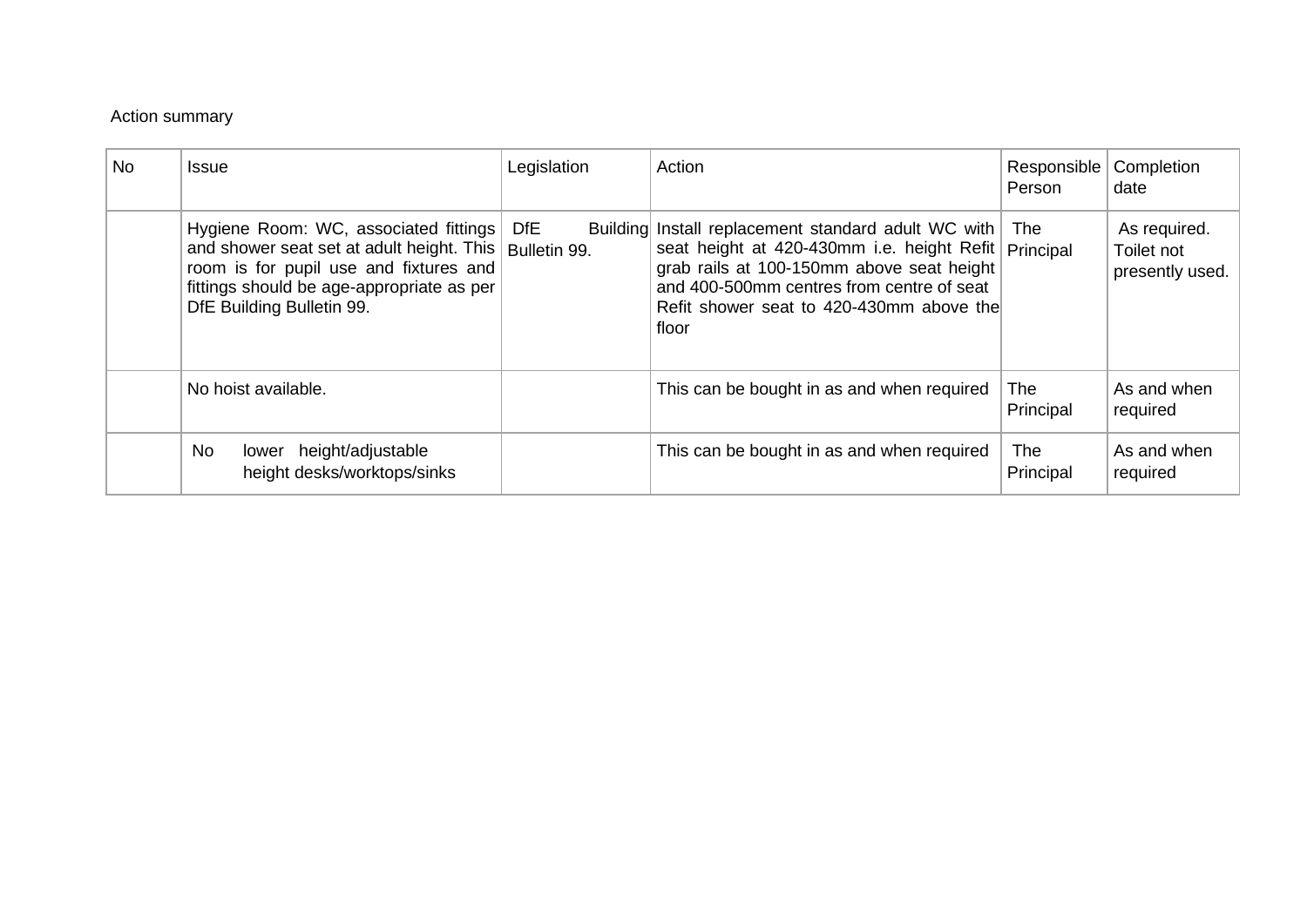## **Mobility Impairment**

CIRCULATION ROUTES

Level access to front entrance and to all classroom and main hall entrances. Thresholds have up-stands approx. 150mm. Corridors 2m wide in school area and 1.2m in staff areas.

Classrooms with a final exit have a wide door with level egress for ease of exit in an emergency.

Flooring is level in all areas except external steps to KS2 entrance. KS2 entrance: Two steps to large landing with low gradient ramped access 2m wide on one side

Car park surface is even with no holes. Five designated accessible parking spaces are available. Spaces have level access to the pedestrian entrance. Pedestrian gates or entrances onto the grounds have a min clear opening width of 1000mm Inspection chamber covers and service inspection chambers are flush with the surface.

#### COMMUNAL ENTRANCE AND RECEPTION AREAS

Door has a minimum width of 775mm Threshold is accessible (does not impede wheelchair access) Means to open the doors or doors are automatic Emergency exit (green button) fitted to the inside Reception lobby is wide enough to accommodate a wheelchair and companion. Counter: appropriate width & height, with adequate knee recess Well-mat level with floor surface. Guarding to outward opening entrance doors.

#### DINING AREAS

Access to and from the dining area is suitable width for those with mobility impairment to move around. Low level dining counter in place.

Furniture is suitable for use for those in a wheelchair and allows interaction between all pupils and staff whilst dining.

#### ACCESSIBLE FACILITIES

1 larger sized cubicle in each pupil toilet block. Fitted with grab handles and outward opening door.

Two adult sized accessible WC(s) available for staff use plus separate facilities for pupils. Fitted with grab handles, low level washbasins and driers and raised WC and of sufficient size and space inside and out for a wheelchair to turn around.

A specialist hygiene room measuring 12.5m² is available with care bed CE marked standard.

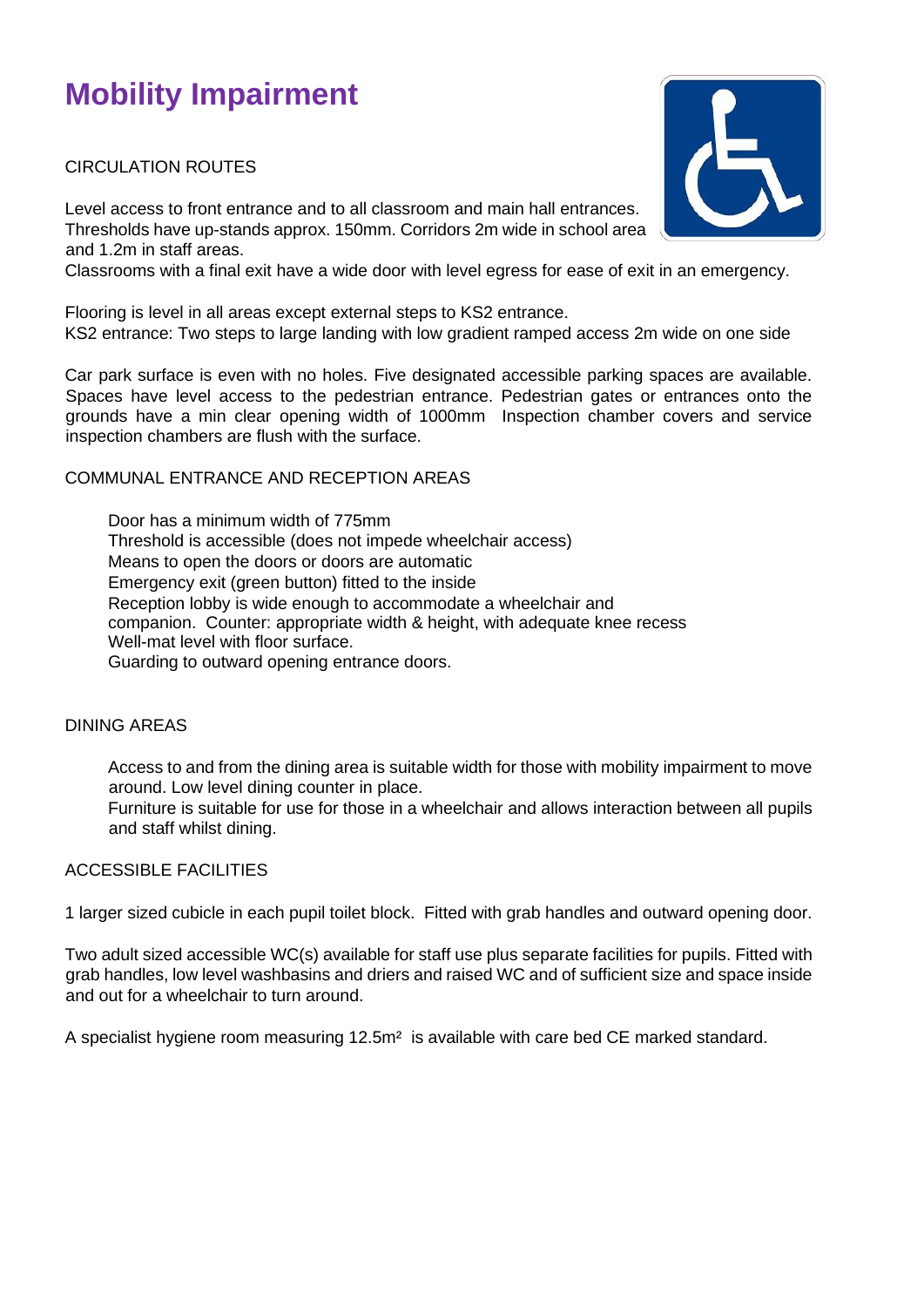## **Visual Impairment**

LIGHTING AND CONTRAST

Contrasting colours distinguish between floors, walls and doorways. Lighting is suitable and sufficient Light sources do not create unnecessary shadows (shadows can create optical illusions) Glare is avoided from shiny or glossy surfaces Light levels through different rooms and levels are equal Walls, floors and doorways are of contrasting colours. Colour scheme is simple and number of colours used is limited Glass panels in the doors split into two sections.

#### CIRCULATION ROUTES

External steps to KS2 entrance have slip-resistant edge marking in place and tactile warning surface incorporated at the top and bottom.

No overhead obstructions were observed along pedestrian routes

## **Hearing Impairment**

Visual alarms (beacons) are in use in where those with hearing impairment might be alone, such as accessible toilets



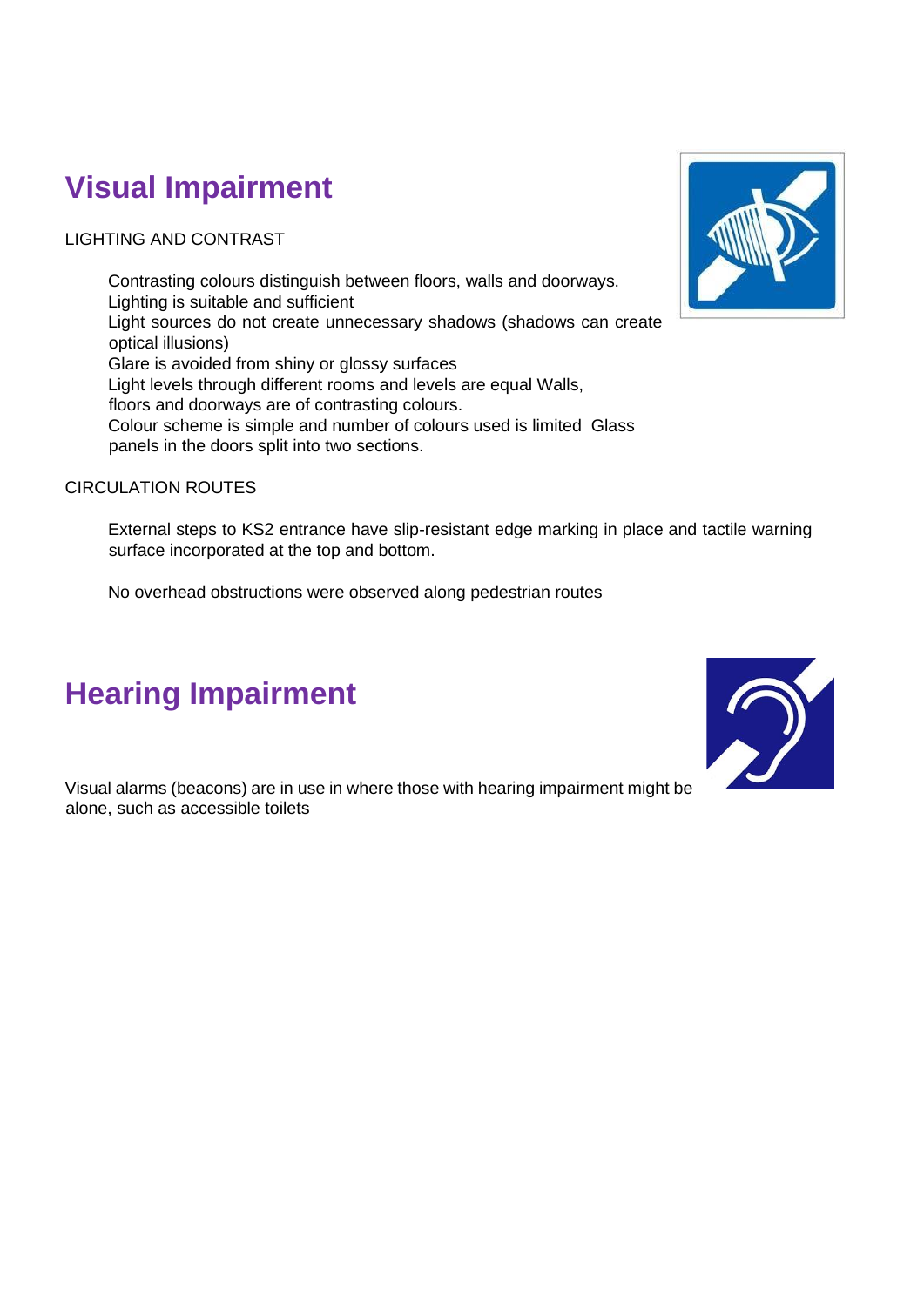**Curriculum Accessibility**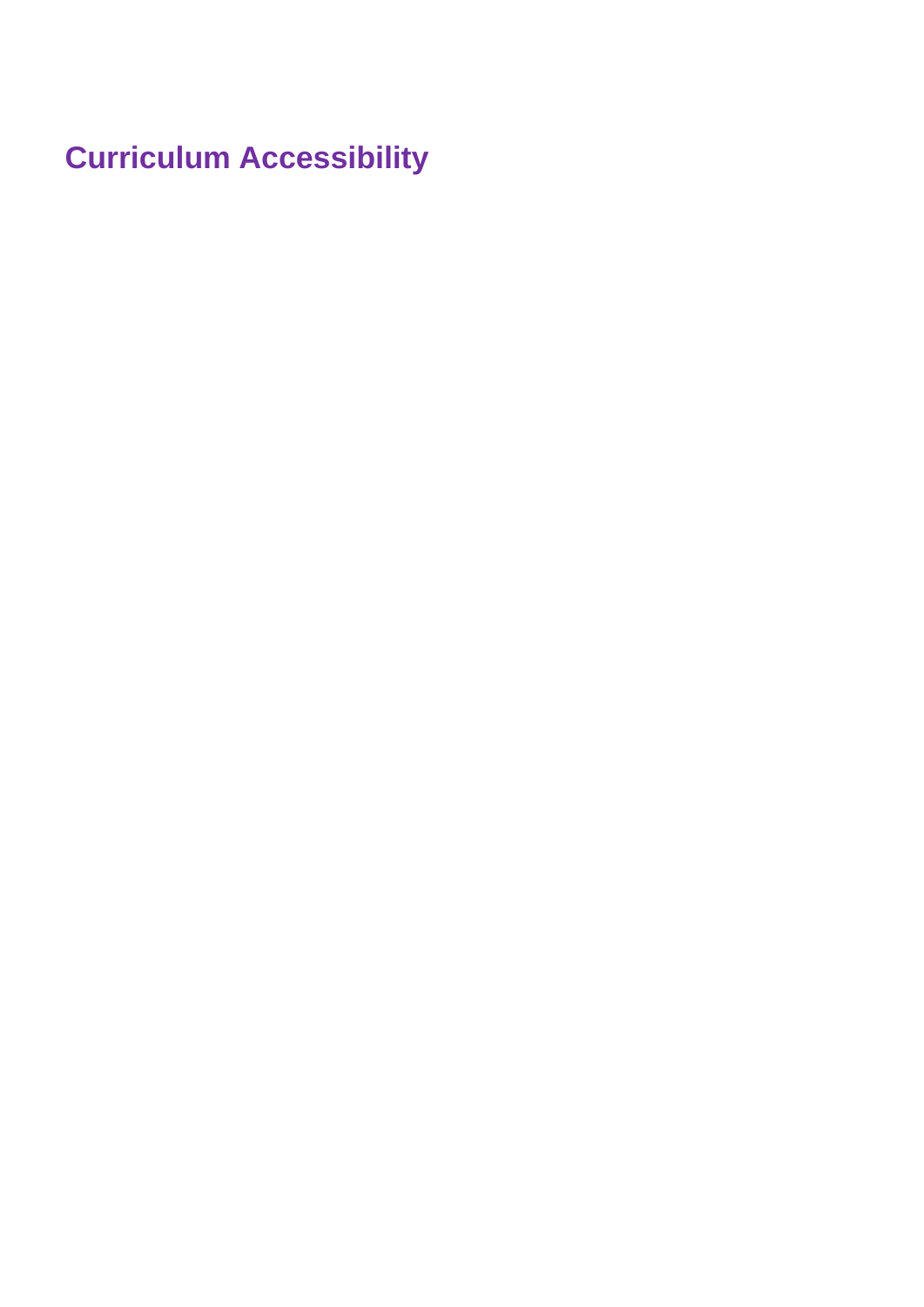### **Curriculum Accessibility**

Equal Opportunities practices should be evident in

- The formal curriculum (the programme of lessons)
- The informal curriculum (extra-curricular activities)
- The hidden curriculum (the ethos of the school, SMSC, the quality of personal relationships etc.)

| No             | Issue                                                                                     | Action                                                                                                                                                                                                                                                                                                                                                                                                                                                                                                                                                                                                                                                                        | Responsible<br>Person                          | Completion<br>date |
|----------------|-------------------------------------------------------------------------------------------|-------------------------------------------------------------------------------------------------------------------------------------------------------------------------------------------------------------------------------------------------------------------------------------------------------------------------------------------------------------------------------------------------------------------------------------------------------------------------------------------------------------------------------------------------------------------------------------------------------------------------------------------------------------------------------|------------------------------------------------|--------------------|
| $\mathbf{1}$ . | Ensure that all children have access to the<br>curriculum regardless of their disability. | Adaptations to activities where necessary to<br>enable every child in a class to access them.<br>Embed teaching and learning strategies that<br>enable children with specific learning difficulties<br>and speech and language difficulties to access<br>the curriculum (e.g. visual and kinaesthetic<br>resources, task lists, support materials etc)<br>Refer to and take advice from external agencies<br>about provision for specific children.<br>Visual timetables and support materials<br>provided for children with ASD or attachment<br>difficulties.<br>Support materials available for children with<br>visual impairment e.g. coloured paper, different<br>font. | <b>SENDCo</b><br><b>Teachers</b><br><b>TAs</b> | On going           |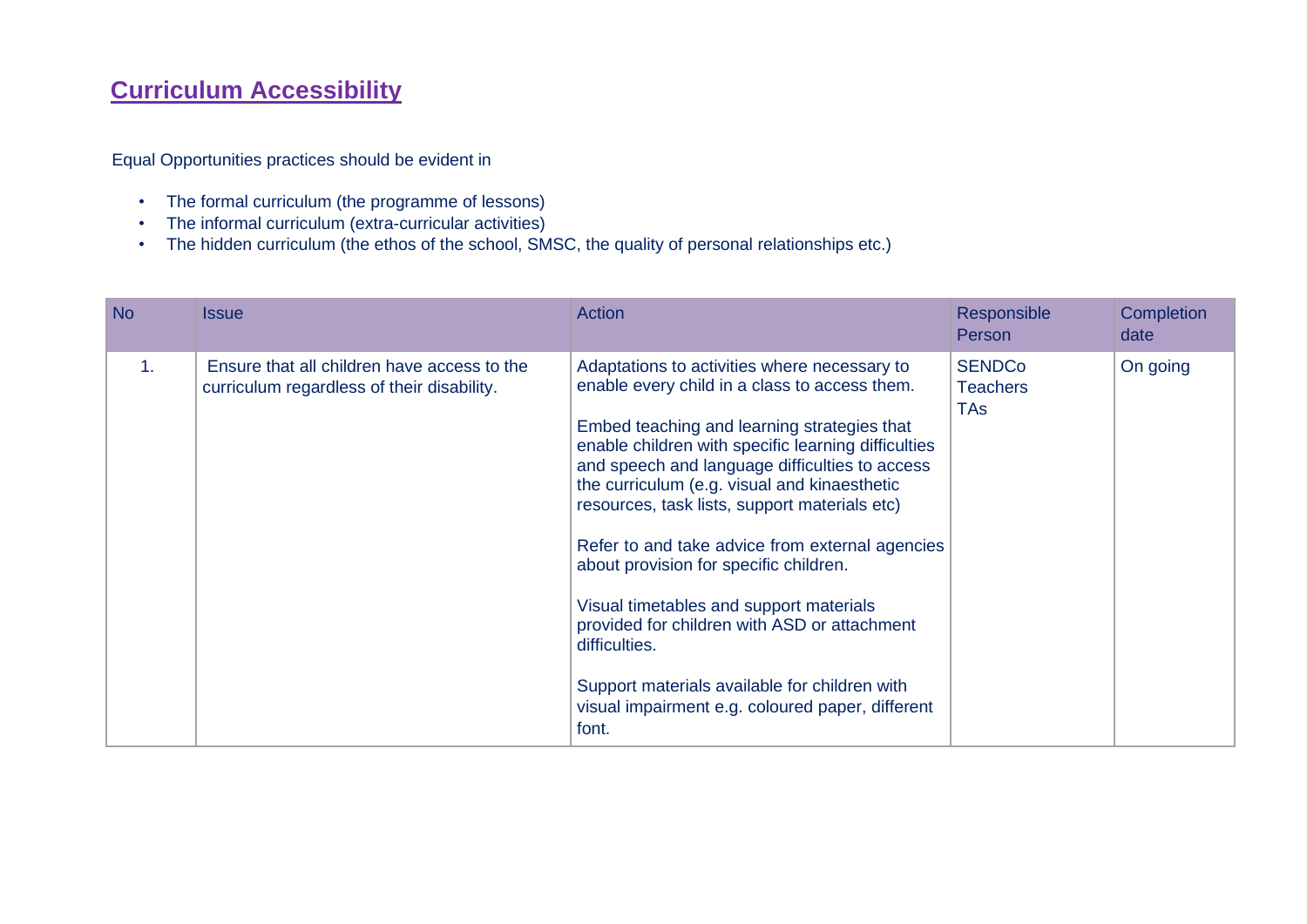| <b>No</b> | <b>Issue</b>                                                                                 | <b>Action</b>                                                                                                                                                                                                                                                                                                 | Responsible Person Completion                     | date                                                     |
|-----------|----------------------------------------------------------------------------------------------|---------------------------------------------------------------------------------------------------------------------------------------------------------------------------------------------------------------------------------------------------------------------------------------------------------------|---------------------------------------------------|----------------------------------------------------------|
| 2.        | Ensure CPD Training Plan covers the full range<br>of disabilities represented in the school. | Audit Teacher and TA training needs and inform<br>professional development process.<br>Work with Teachers and TAs through PDRs to<br>develop their knowledge.                                                                                                                                                 | Principal<br><b>SENDCo</b>                        | On going                                                 |
| 3.        | Ensure school trips are accessible to all.                                                   | Ensure inclusion statement in Educational Visits<br>Health and Safety Policy (GAT).<br>Develop guidance for staff and parents on<br>making trips accessible. Develop appendix to<br><b>Ed. Visits Policy</b><br>Work with parents and trip destination staff to<br>ensure access, and make appropriate plans. | Principal / All Staff<br>Principal                | <b>Review</b><br>annually<br>Ongoing by<br>need          |
|           |                                                                                              | Ensure risk assessment includes accessibility<br>issues.<br>When organising a trip the school will take into<br>account accessibility for all children in the group.<br>Alternative arrangements for children who<br>cannot access some aspects of the trip will be<br>made where possible.                   | Staff organising the<br><b>Educational Visits</b> | On-going By<br><b>Need</b><br>On-going By<br><b>Need</b> |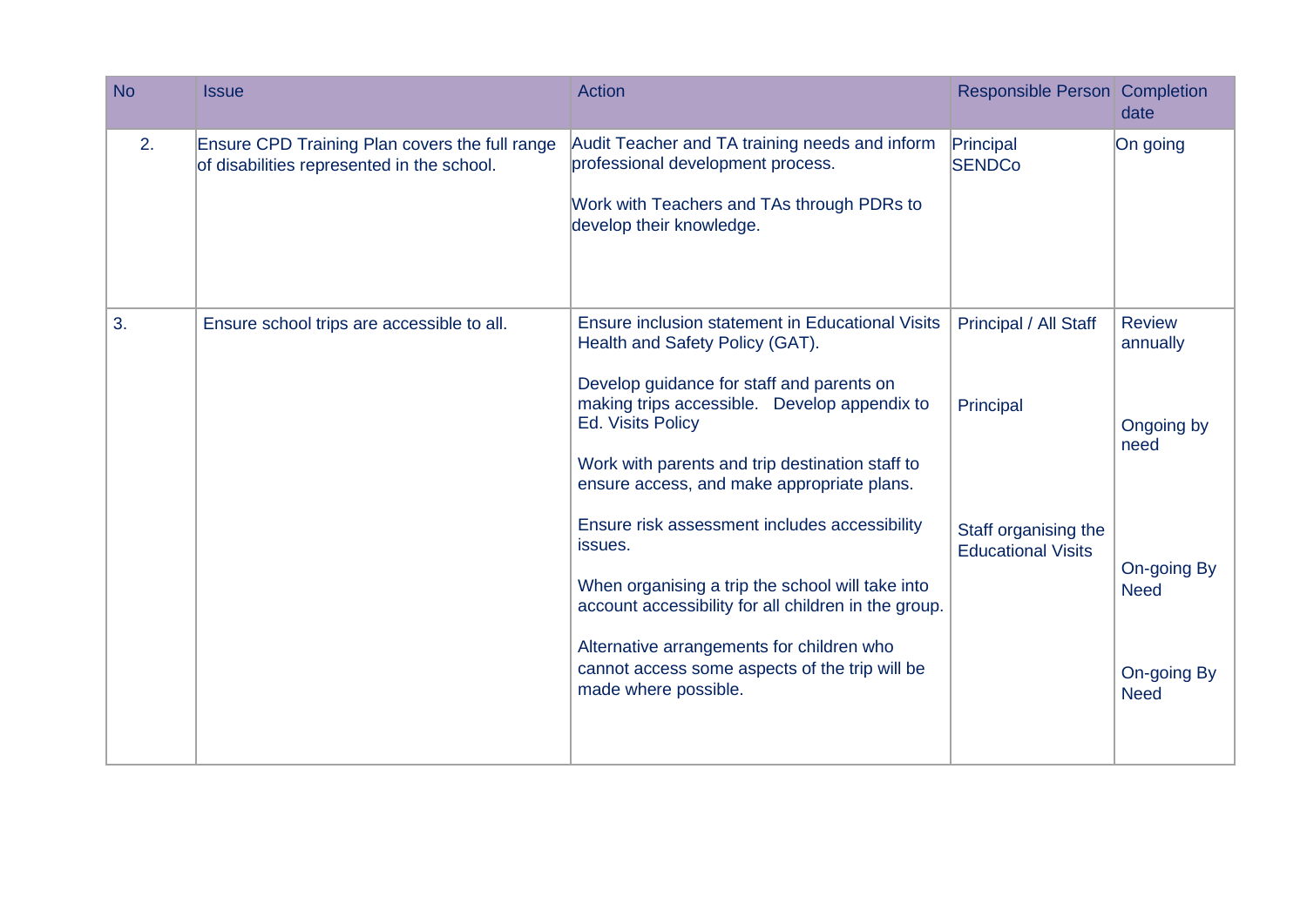| <b>No</b> | Issue                                                                                                             | <b>Action</b>                                                                                                                                                       | Responsible Person Completion           | date                |
|-----------|-------------------------------------------------------------------------------------------------------------------|---------------------------------------------------------------------------------------------------------------------------------------------------------------------|-----------------------------------------|---------------------|
| 4         | Review PE Curriculum to make PE accessible to<br>all.                                                             | Gather information on accessible PE and<br><b>Disability Sports.</b>                                                                                                | PE Co-ordinator /<br><b>SENDCo</b>      | On going By<br>Need |
|           |                                                                                                                   | Invite disabled sports people in whenever<br>possible.                                                                                                              | <b>GDFT PE Director</b>                 |                     |
|           |                                                                                                                   | Review PE curriculum to include disability sports<br>where appropriate.                                                                                             | <b>PE Co-ordinator</b>                  |                     |
|           |                                                                                                                   | Seek advice from PE specialists/Physio/OT<br>regarding children with a disability.                                                                                  |                                         |                     |
| 5.        | Raise awareness of disability equality issues<br>and review all curriculum areas to include<br>disability issues. | Ensure disability issues are discussed with the<br>children across the curriculum and in assemblies<br>with specific reference to Rushden                           | <b>PE Co-ordinator</b><br><b>SENDCo</b> |                     |
|           |                                                                                                                   | Promote awareness of disabled achievement                                                                                                                           |                                         | On going            |
|           |                                                                                                                   | and participation in the community e.g. Para<br>Olympics. Seeking opportunities to get people<br>in and/or raise awareness through<br>international/national media. |                                         | On going            |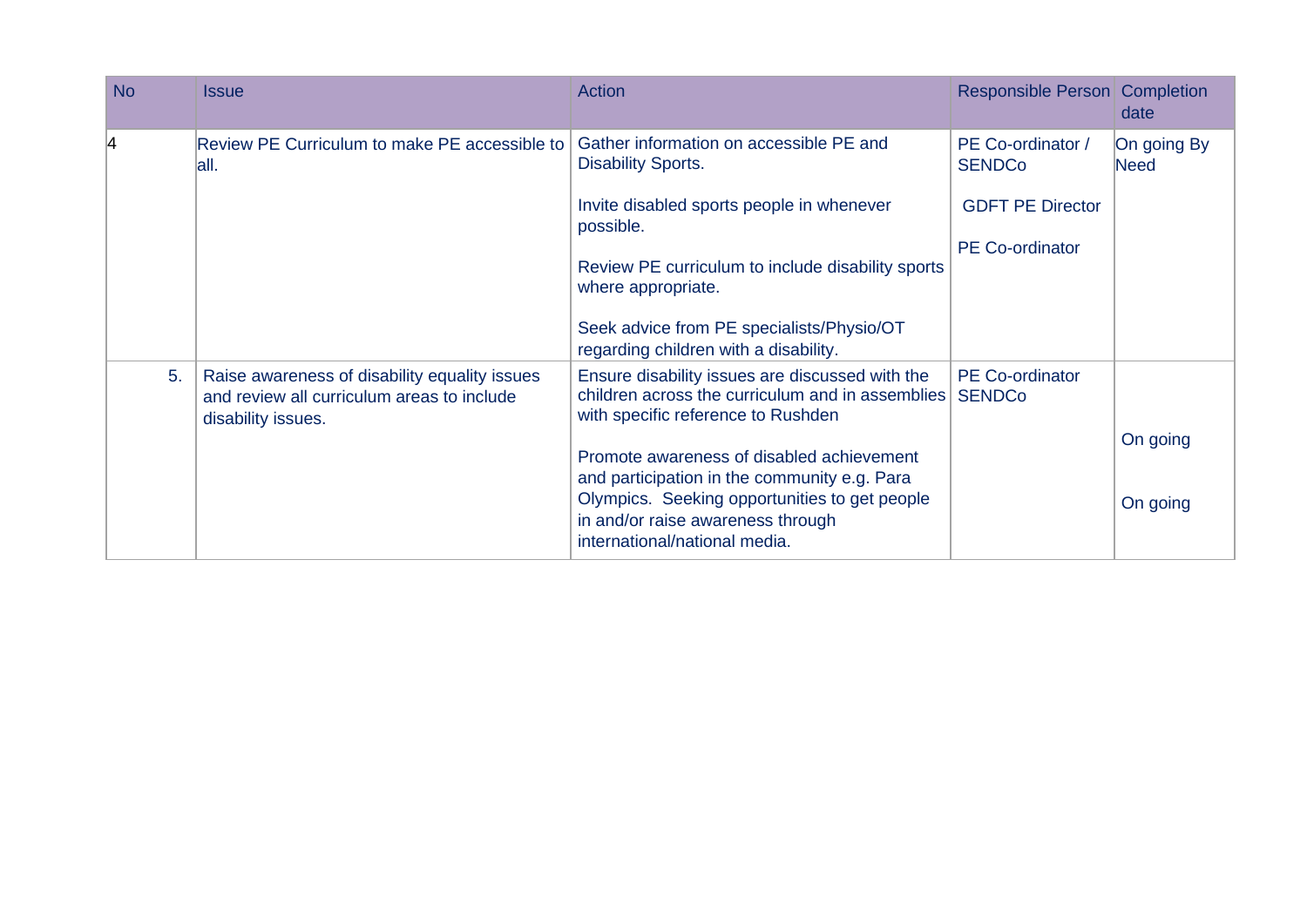## **Written Information**

| <b>No</b> | <b>Issue</b>                                                                  | Action                                                                                                                                                                                                                                                                                                                              | <b>Responsible Person Completion</b>                     | date                             |
|-----------|-------------------------------------------------------------------------------|-------------------------------------------------------------------------------------------------------------------------------------------------------------------------------------------------------------------------------------------------------------------------------------------------------------------------------------|----------------------------------------------------------|----------------------------------|
| 1.        | Review information to parents / carers to ensure<br>it is accessible.         | Ask parents / carers about access needs when<br>child is admitted to school, including EAL.<br>Proof Read all letters home to check for Plain<br>English.<br>Produce newsletter in alternative formats to meet<br>need. Inform parents that other formats are<br>available.<br>Statement on website about accessibility<br>options. | Principal<br>Academy<br>Administrator<br>Principal/Admin | On going<br>On going<br>On going |
| 2.        | Inclusive discussion of access to information in<br>all parent consultations. | Ask parents / carers and children about access<br>to information and preferred formats in all parent<br>consultations.                                                                                                                                                                                                              | <b>Teachers</b><br><b>SENDCo</b>                         | On going                         |